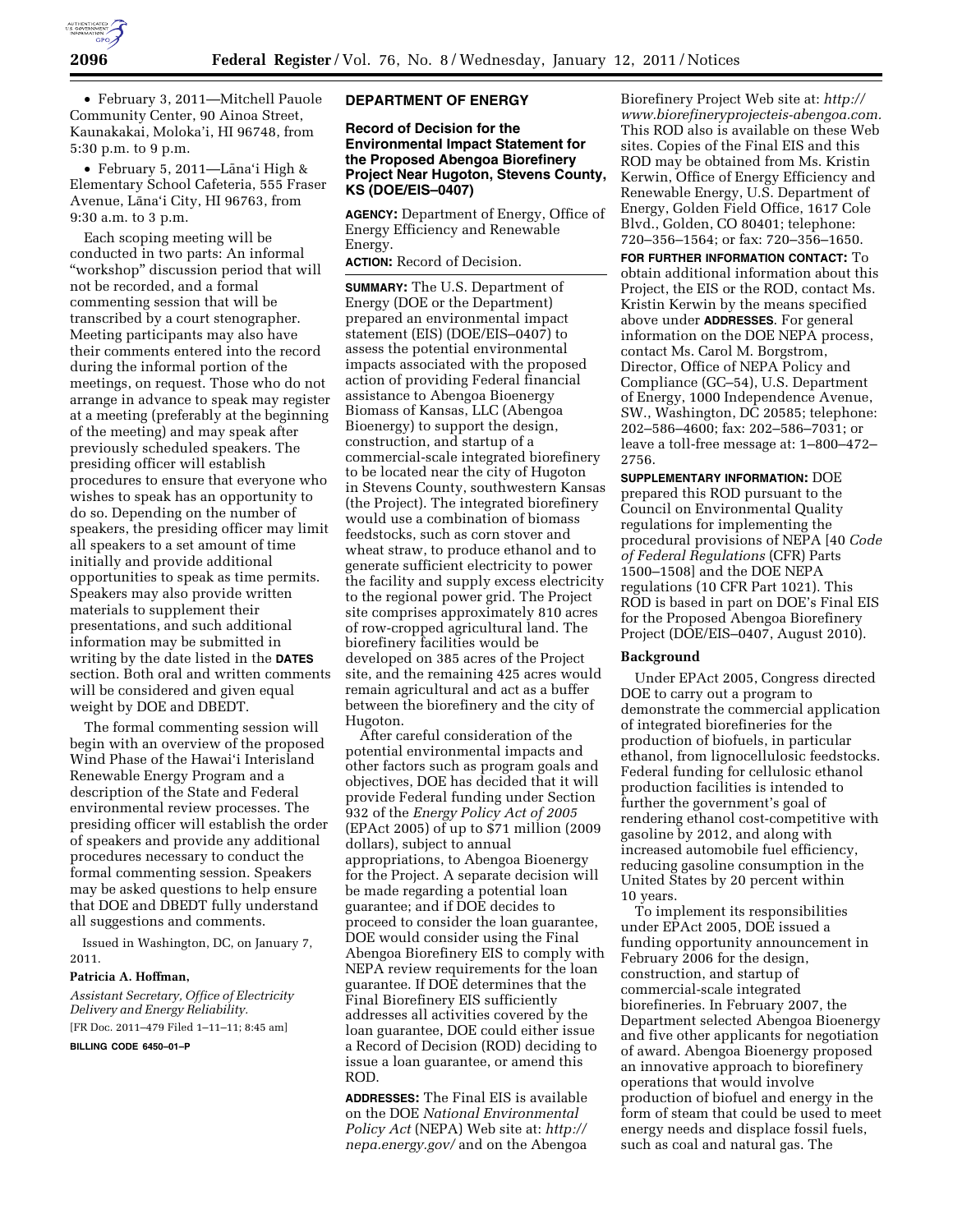proposal also included an integrated grain-to-ethanol facility.

In January 2009, Abengoa Bioenergy modified its proposal by omitting the integrated grain-to-ethanol facility and including a steam-driven turbine that would generate sufficient electricity to power the production facility and supply excess electricity to the regional power grid. In addition, Abengoa applied for a loan guarantee from the Department's Loan Guarantee Program pursuant to Title XVII of EPAct 2005, and from the U.S. Department of Agriculture Rural Development Biorefinery Assistance Program pursuant to Section 9003 of the *Food, Conservation, and Energy Act of 2008.*  The Department of Agriculture Rural Development was a cooperating agency in the preparation of the EIS.

DOE considered Abengoa Bioenergy's proposed project changes and concluded that the Project remained eligible for Federal funding under Section 932 of EPAct 2005. On August 28, 2009, the Department determined, however, that it would not proceed with Abengoa's request for a DOE loan guarantee.

On December 22, 2009, after publication of the Draft Abengoa Biorefinery Project EIS on September 23, 2009, Abengoa Bioenergy filed a revised loan guarantee application, and in March 2010, the Department determined that the proposed biorefinery was eligible for consideration under Title XVII, Section 1703 of EPAct 2005, and requested that Abengoa submit the Part II portion of its loan guarantee application. Abengoa submitted the Part II application on May 14, 2010.

At this time, DOE is not proposing to issue a loan guarantee for the construction and startup of the biorefinery. DOE is reviewing the Part II submission and, pending the results of the Part II review, will decide whether to initiate the due diligence, underwriting, and negotiation phase of the loan guarantee process. If DOE initiates that process with Abengoa, DOE's proposed action (that is, to issue a loan guarantee) would be subject to NEPA review. If DOE decides to proceed to consider the loan guarantee, DOE would consider using the Final Biorefinery EIS to comply with NEPA review requirements for the loan guarantee. If DOE determines that the Final Biorefinery EIS sufficiently addresses all activities covered by the loan guarantee, DOE could either issue a Record of Decision deciding to issue a loan guarantee, or amend this Record of Decision.

The U.S. Department of Agriculture Rural Development also considered Abengoa's application for a loan guarantee and did not approve it for funding in Fiscal Year 2009. Should Abengoa submit an application for a loan guarantee in the future, Rural Development will use DOE's Final Biorefinery EIS as part of its evaluation of project eligibility and sufficiency.

#### **Purpose and Need for Agency Action**

EPAct 2005, Section 932, directs the Secretary of Energy to conduct a program of research, development, demonstration, and commercial application for bioenergy, including integrated biorefineries that can produce biopower, biofuels, and bioproducts. In carrying out a program to demonstrate the commercial application of integrated biorefineries, EPAct 2005 authorizes the Secretary to provide funds to biorefinery demonstration projects to encourage (1) the demonstration of a wide variety of lignocellulosic feedstocks; (2) the commercial application of biomass technologies for a variety of uses, including liquid transportation fuels, high-value bio-based chemicals, substitutes for petroleum-based feedstocks and products, and energy in the form of electricity or useful heat; and (3) the demonstration of the collection and treatment of a variety of biomass feedstocks. Accordingly, DOE needs to implement Section 932 of EPAct 2005 and support advanced biofuel production pursuant to the Renewable Fuel Standard established by the *Energy Independence and Security Act of 2007* (EISA 2007). EISA 2007's Renewable Fuel Standard requires the U.S. Environmental Protection Agency (EPA) to ensure that transportation fuel sold or introduced in the United States contain at least 36 billion gallons per year of biofuels by 2022, and includes specific provisions for advanced biofuels, such as cellulosic ethanol and biomass-based diesel fuels. Thus, DOE's purpose is to demonstrate that commercial-scale integrated biorefineries that use a wide variety of lignocellulosic (second-generation) feedstocks to produce biofuels, biobased chemicals, and biopower can operate without direct Federal subsidy after construction costs are paid, and that these biorefineries can be easily replicated.

#### **EIS Process**

In August 2008, DOE published in the **Federal Register** its ''Notice of Intent to Prepare an Environmental Impact Statement and Notice of Wetlands Involvement for the Abengoa Biorefinery Project near Hugoton, KS''

(73 FR 50001), starting a 45-day public scoping period during which DOE held a public scoping meeting in Hugoton, Kansas. In April 2009, DOE re-opened public scoping and published in the **Federal Register** its ''Amended Notice of Intent to Modify the Scope of the Environmental Impact Statement for the Abengoa Biorefinery Project near Hugoton, KS'' (74 FR 19543). The amended notice informed the public about changes in the Project relevant to the scope of the ongoing EIS. The Department conducted a 30-day public scoping period and held a second public scoping meeting in Hugoton, Kansas. During these scoping periods, the Department received oral and written comments of the following three types: Expressions of support for the Project, statements of no negative environmental impacts, and requests for additional information from Federal and state agencies and members of the public.

On September 23, 2009, DOE published in the **Federal Register** its Notice of Availability for the *Draft Environmental Impact Statement for the Abengoa Biorefinery Project Near Hugoton, Stevens County, KS* (DOE/EIS– 0407D) (74 FR 48525). DOE's Notice of Availability invited the public to comment on the Draft EIS during a 45-day public comment period, and described how the public could submit oral and written comments on the Draft EIS. DOE's Notice also announced a public hearing, which DOE conducted in Hugoton, Kansas on October 21, 2009. On September 25, 2009, EPA listed the Draft Abengoa Biorefinery Project EIS in its weekly notice of availability (74 FR 48951).

The Department received approximately 40 comments from six commenters during the public comment period. DOE prepared a commentresponse chapter for the Final Biorefinery EIS (Chapter 10), which provides each comment and DOE's response. One commenter reiterated comments submitted during public scoping, and another commenter submitted suggestions regarding regionspecific studies for corn stover removal and runoff index scores for agricultural lands. One commenter recommended that the proposed transmission line be designed to protect migratory birds and raptors. A few commenters expressed concern about landfill management of refinery waste. A couple of commenters expressed support for the Project. One commenter submitted a number of comments regarding the impacts of biomass harvest on soil sustainability, potential impacts to groundwater, the timeframe for construction of the grainto-ethanol facility, the use of the latest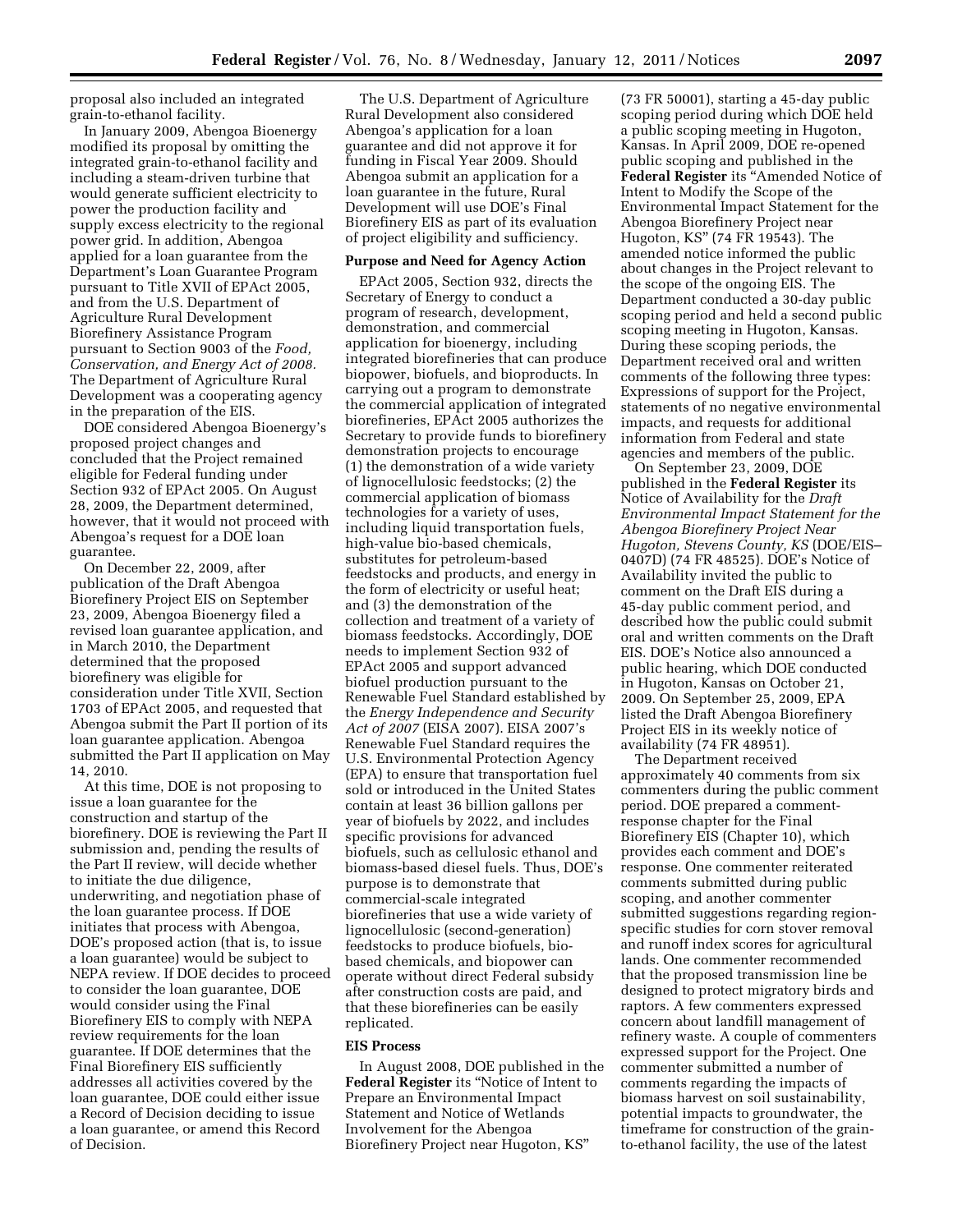biorefinery design for the air quality analysis, the site selection process, and the reliance on irrigated corn crops.

DOE issued the Final EIS and on August 20, 2010, EPA listed the Final Abengoa Biorefinery Project EIS in its weekly notice of availability (75 FR 51458). The Final EIS reflects changes resulting from public comments, and, accordingly, the responses in the comment-response chapter identify sections of the Final EIS to which changes have been made. The Final EIS also reflects changes based on new and updated information. Substantive changes in the Final EIS are indicated by vertical change bars shown in the margins. DOE received one comment on the Final EIS from EPA, Region VII. EPA stated that DOE had adequately addressed the concerns expressed in EPA's comments on the Draft EIS.

## **Proposed Action and Project Description**

DOE's Proposed Action is to provide Federal funding of up to \$71 million (2009 dollars), subject to annual appropriations, to Abengoa Bioenergy to support the design, construction, and startup of the biorefinery, whose total anticipated cost is approximately \$685 million (2009 dollars).

The biorefinery would be constructed on a 385-acre parcel near Hugoton, Kansas. Abengoa Bioenergy has optioned an additional 425 acres immediately east of the biorefinery parcel, between the biorefinery and the Hugoton city limits, as a buffer area. The optioned parcel would continue to be used as agricultural land, and might be used to test production of biomass feedstocks.

The biomass-to-ethanol and -energy facility proposed by Abengoa Bioenergy would use lignocellulosic biomass (biomass) as feedstock to produce biofuels. Biomass, including corn stover, wheat straw, milo stubble, mixed warm season grasses (such as switchgrass), and other available materials, would be harvested as feedstock and fermented to produce ethanol.

The biorefinery would also produce biopower, or bioenergy, in the form of electricity. The bioenergy generation facilities co-located at the site would use direct-firing (that is, using the biomass as a solid fuel in a boiler) to produce steam. Steam produced in the biomass boilers would be used for facility processes and to produce electricity.

Under the Proposed Action, the biorefinery would process approximately 2,500 dry short tons per day of feedstock, which would be

obtained from producers within 50 miles of the Biorefinery Project site. The biorefinery would produce up to 19 million gallons of denatured ethanol per year and 125 megawatts of electricity. Seventy-five megawatts of electricity would be sold commercially.

Construction of the biorefinery would take approximately 18 months and would require infrastructure improvements, such as construction of site roads that would tie to Rural Road P, a 1.5-mile-long electrical transmission line, and an approximately 0.5-mile railroad spur on the Biorefinery Project site that would tie into the Cimarron Valley Railroad. Temporary connections to utilities would include electricity, cable, telephone, and a nonpotable water line. Temporary potable water and sanitary facilities would be provided onsite until construction of permanent, onsite facilities.

Harvested bales of biomass would be transported to a 10-acre onsite storage yard or to one of seven offsite storage sites to be located within 30 miles of the Biorefinery Project site. Each offsite storage location would be about 160 acres and would have no permanent structures. Combined, these sites would store enough biomass to support biorefinery operations for up to 1 year. Bales of corn stover and other biomass ready to be processed at the biorefinery would be transported to a bale barn and sent by conveyor for grinding and cleaning. The ground feedstock would then enter the production process or be stored temporarily in silos onsite. In addition, wood waste would be used as boiler fuel to generate electricity. Up to 1,000 tons per day would be brought from various sources by rail and truck to the biorefinery.

The ethanol production process would involve the following steps: (1) Enzymatic hydrolysis and fermentation, (2) distillation and dehydration, and (3) ethanol denaturization and storage. During hydrolysis and fermentation, the feedstock would be treated with enzymes and genetically modified organisms (enzymatic hydrolysis) to simultaneously break down the cellulose and ferment the recovered sugars. The resulting "beer," which would be 4 to 5 percent ethanol at that point, would then be distilled and dehydrated to remove water and residual solids. Distillation would also destroy genetically modified and other organisms.

The facility design incorporates two 45,200-gallon-capacity shift tanks to hold the anhydrous ethanol produced during each 8-hour shift. The storage tanks would be enclosed in a bermed

area to contain spills. Gasoline would be added to denature the ethanol and make it unfit for human consumption prior to temporary storage and loading of the product into tanker railcars for shipment.

Solids would be recovered from the distillation process. Approximately 120,000 dry short tons of solids, referred to as lignin-rich stillage cake, would be produced per year. The stillage cake would be transferred by conveyor to an onsite third-party lignin producer. After extracting the lignin, the lignin producer would return the lignin-poor stillage cake to the biorefinery and Abengoa Bioenergy would use it as fuel for the solid biomass boilers. Until a lignin extraction facility is built, Abengoa would burn the lignin-rich stillage cake as solid fuel in the biomass boilers. As an option, Abengoa could use lignin-rich stillage cake as fuel for the solid biomass boiler during the life of the biorefinery.

The biomass receiving, grinding, and storage operations would be an enclosed system with a high-velocity, positive pressure collection system to transfer airborne particles to a dirt loadout tank. The loadout tank, grinding activities, and associated transfer points would have fabric filter dust collectors (baghouses). Volatile organic matter released during processing would be captured in a vent scrubber.

Approximately 1,900 dry short tons per day of biomass feedstock would be supplied to the boilers. The biomass boilers would also burn much of the waste resulting from ethanol production, including fines collected during milling, stillage cake, and syrup from the distillation process. These processes would produce approximately 127,000 tons of ash annually. This ash would contain potassium and phosphorus and would be marketed to the contracted feedstock producers as a soil amendment. If there is no market for the ash, it would be sent to landfills.

## **Alternatives**

In addition to the Proposed Action, the EIS analyzes an Action Alternative and the No Action Alternative.

#### *Action Alternative*

Under the Action Alternative, DOE would provide Federal funding to support the design, construction and startup of a biorefinery that would use a two-stage process to produce fermentable sugars for bioethanol production and that would produce syngas using a gasification system. A syngas boiler as well as the biomass boilers would produce steam. Steam would be used for ethanol production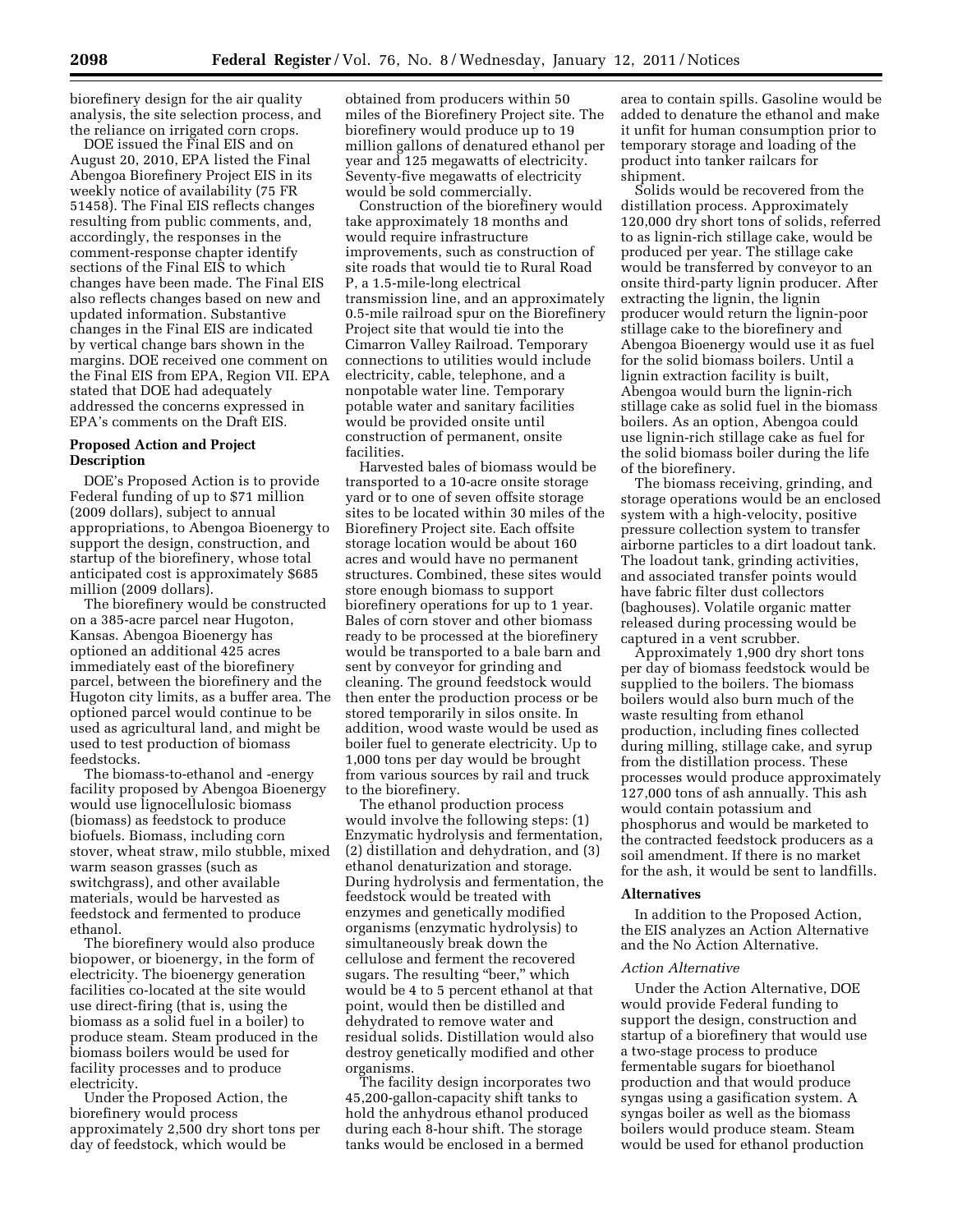processes and electricity production. Under the Action Alternative, the biomass boilers and the turbines would be used to generate electricity solely to operate the plant and would be smaller than those for the Proposed Action.

The biorefinery would produce approximately 12 million gallons per year of denatured ethanol, 19,000 short tons per year of lignin-rich stillage cake, and 20 megawatts of electricity for use at the facility.

The milling process for the Proposed Action and Action Alternative is the same. Once milled, the feedstock would be pretreated with dilute acid to remove hemicellulose and pectin (the Proposed Action is a one stage process and does not include two pretreatment stages as does the Action Alternative). It is this pretreatment step and the subsequent processing of the fractionated biomass where the two-stage process differs from the one-stage process described in the Proposed Action. After this pretreatment, two types of hydrolysate or pretreated biomass would be processed in two separate steps. One type contains a hydrolysate primarily consisting of hemicellulose and pectin, which would be further saccharified to fermentable sugars; these simple sugars would then be fermented to ethanol. The second type includes the celluloserich, lignin-rich fiber hydrolysate, which would be further processed with enzymes to produce simple sugars that would be simultaneously fermented to ethanol. Each separate step produces beers containing between 4 and 5 percent ethanol and both beers would be conveyed to distillation operations for purification. Volatile organic matter released during both of these processes would be captured in a vent scrubber.

Approximately 71,000 dry short tons per year of soluble and insoluble solids would be recovered from the bottom of the distillation column. The soluble solids would be concentrated to a thin stillage syrup in an evaporator and would be combusted in the biomass boilers. About 130 dry short tons per day of insoluble, lignin-rich stillage cake would be transferred to an onsite processing facility for extraction of lignin. After the lignin was extracted, the lignin producer would return the lignin-poor stillage cake to the biorefinery, and Abengoa Bioenergy would use it as fuel for the solid biomass boiler. Until a lignin extraction facility is built, Abengoa would burn the lignin-rich stillage cake as solid fuel in the biomass boiler. If recovery of lignin is not economically feasible, the ligninrich stillage cake would be used as fuel in the biomass boiler.Denaturing the produced ethanol and loadout for the

Proposed Action and Action Alternative would be the same.

Syngas produced in the gasification plant under the Action Alternative would be used to operate a fire-tube boiler to produce steam. A small biomass solids boiler would also produce steam to power the biorefinery process operations only. Steam would be used to operate a small turbine that would produce 20 megawatts of power.

## *No-Action Alternative*

Under the No-Action Alternative, DOE would not provide Federal funding to Abengoa Bioenergy to support the design, construction, and startup of a biorefinery. Abengoa would not build a biorefinery and the biorefinery parcel would remain agricultural land. The Department recognizes, however, that Abengoa could pursue alternative sources of capital for development of the biorefinery.

### **Potential Environmental Impacts of the Proposed Action**

In making its decision, DOE considered the environmental impacts of the Proposed Action, Action Alternative, and the No-Action Alternative on potentially affected resource areas. These include: land use; air quality; hydrology; biological resources; utilities, energy, and materials; wastes, byproducts, and hazardous materials; transportation; aesthetics; socioeconomics; cultural resources; health and safety; and environmental justice. DOE also considered potential impacts on these resources from accidents and acts of sabotage. No wetlands would be filled and no floodplains would be affected. The EIS also considered cumulative impacts, that is, impacts from the Project combined with those from other past, present, and reasonably foreseeable future actions. The following sections discuss the potential impacts.

#### *Land Use*

Operation of the biorefinery would require approximately 880,000 dry short tons of lignocellulosic feedstock per year. Abengoa Bioenergy anticipates that, at the start of operations, the primary feedstock would be corn stover, with secondary feedstocks consisting of grain sorghum stover, wheat straw, and mixed warm season grasses. Approximately 20 percent of the total feedstock demand would consist of corn stover for cellulosic ethanol production, with the remaining 80 percent consisting of any combination of feedstocks for bioenergy production.

DOE conservatively estimates that the total annual demand for crop residue by the biorefinery would equal about 60 percent of the targeted crop residues that could be sustainably removed from the 50-mile region surrounding the Biorefinery Project site. The demand for corn residue for ethanol production would be about 20 percent of the amount that could be sustainably removed from irrigated corn acreage. Thus, production of targeted crop residues exceeds biorefinery demand and Abengoa would have flexibility in feedstock procurement. DOE anticipates the demand for crop residue by the biorefinery would have a negligible impact on changes in land use type, including use of lands in the Conservation Reserve Program, because there would be no incentive to alter land use type for the purpose of meeting demand.

Over time, it is anticipated that mixed warm season grasses (such as switchgrass) would replace corn residue as the primary feedstock for producing ethanol resulting in (1) beneficial environmental impacts where marginal cropland was converted, and (2) minimal environmental changes where land use types such as nonharvested cropland, former Conservation Reserve Program acreage, and pasture were converted. The beneficial environmental impacts of converting marginal cropland to mixed warm season grasses are related to establishment of a crop that is resistant to many pests and plant diseases; uses relatively less water, fertilizer, and pesticides; and establishes deep roots that store carbon in the soil. Increased mixed warm season grasses production would not be expected to result in an adverse impact to land enrolled in the Conservation Reserve Program.

Contracts between Abengoa Bioenergy and producers of biomass would include a requirement that crop residues would be harvested in accordance with U.S. Department of Agriculture guidelines for minimizing wind erosion. DOE concludes that, on a regional basis, removing crop residue following these guidelines would have a negligible adverse impact on soil organic matter content. On a field-by-field basis, crop residue removal would have a negligible to minor adverse impact on soil organic matter content. Any adverse impact to soil organic matter content would be limited to land for which the producer was compensated for residue removal.

Development of the biorefinery would result in the irreversible conversion of 385 acres from agricultural to industrial use. The Proposed Action is consistent with existing land use and zoning at the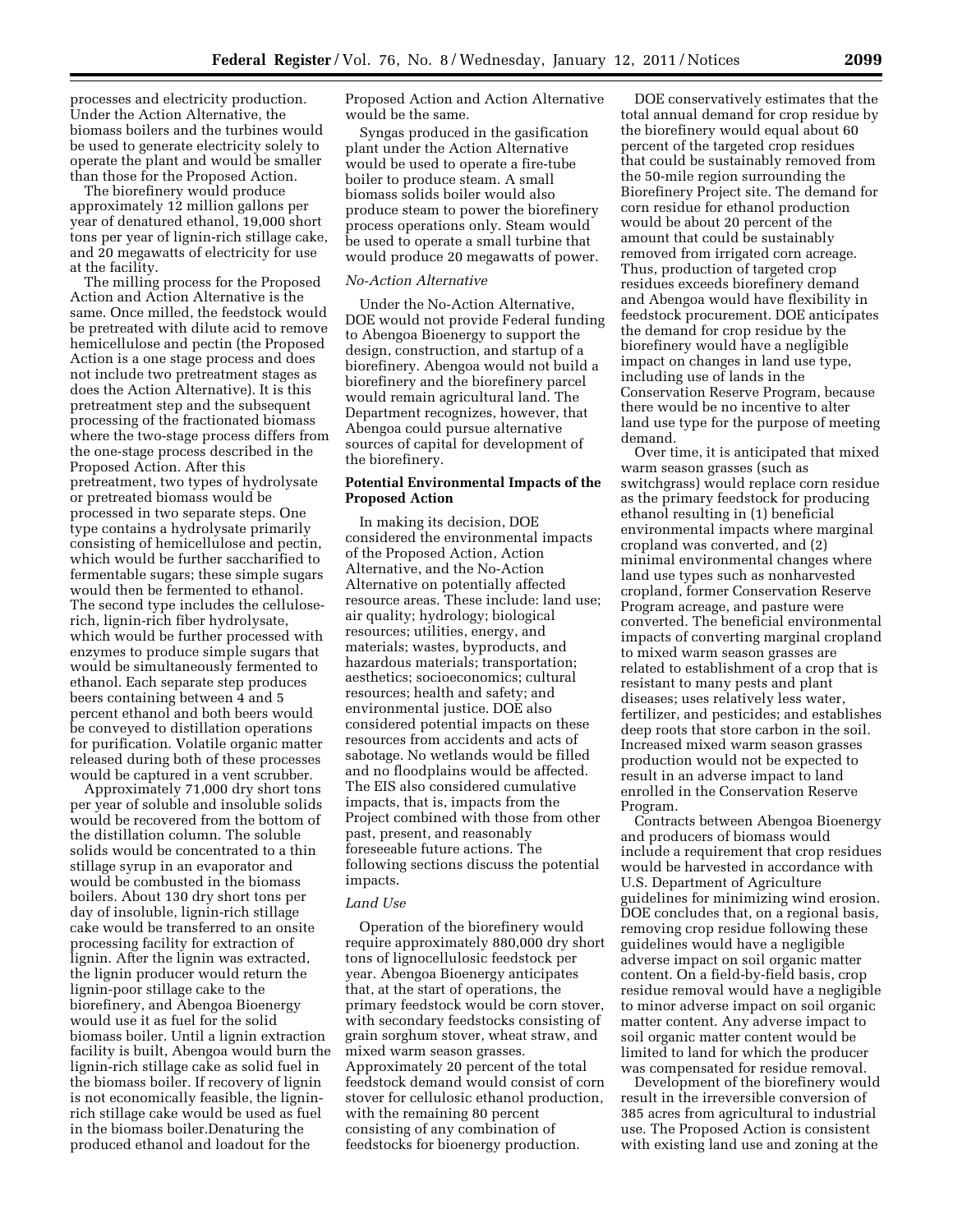Project site. The reduction in irrigated farmland associated with the water rights Abengoa Bioenergy would transfer to industrial use at the biorefinery would be a negligible change in regional irrigated cropland.

### *Air Quality*

Construction of the biorefinery would cause emissions from various activities including use of heavy diesel-operated equipment, disturbance of the soil, grading activities, material transport, and material handling. These activities would be short term or intermittent in nature and would only occur during the 18-month construction phase. Best management practices would be employed to minimize these emissions.

Concentrations of criteria pollutants estimated to be released during operation of the biorefinery would be well below the National Ambient Air Quality Standards. The estimated concentrations from the biorefinery, combined with ambient background concentrations of pollutants in the region, are about 67 percent of the National Ambient Air Quality Standard for 24-hour  $PM_{10}$ , 12 percent for nitrogen dioxide, and less than 10 percent of the standard for other pollutants. DOE concludes that air emissions would not harm human health and the environment.

The biorefinery also would be a source of greenhouse gases, with carbon dioxide the most abundant. The boilers would be the main source of the greenhouse gases carbon dioxide, methane, and nitrous oxide. Biomass fermentation and distillation processes also would emit carbon dioxide. The total emissions of carbon dioxide equivalents (used to represent the contribution of all gases) from operation would be 3.61 million tons per year. According to the DOE Energy Information Administration, the total U.S. greenhouse gas emissions in 2008 was 7,775 million tons of carbon dioxide equivalents, with 6,409 million tons of the total from energy-related carbon dioxide. The projected greenhouse gas emissions from the biorefinery would be 0.046 percent of the total U.S. carbon dioxide equivalent value.

Although the biorefinery would be a source of greenhouse gas emissions, operation of the biorefinery would provide a net reduction in greenhouse gas emissions when considering the emissions produced during the lifecycle of ethanol production and use relative to the lifecycle of gasoline production and use. To determine the level of greenhouse gas reduction from the Proposed Action, DOE used the

Greenhouse gases, Regulated Emissions, and Energy use in Transportation (GREET) Model, developed by DOE's Argonne National Laboratory. The GREET Model examines ''well-to-wheel'' fuel lifecycles by considering factors such as producing raw materials for fuels, refining the raw materials into fuels, and using the fuel in vehicles.

The Abengoa Biorefinery Project would reduce greenhouse gas emissions not only by producing a fuel that displaces gasoline, but also by producing power that displaces electricity from other electricity generating sources. The GREET Model combines these reductions and other factors into a single metric to express the net effect on lifecycle greenhouse gas emissions relative to a baseline scenario in which the biorefinery is not built. Because the majority of the electricity the biorefinery would produce would be exported rather than used for biorefinery operations, the greenhouse gases displaced by the biorefinery would be larger than the greenhouse gases emitted by biorefinery operations, thus causing a decrease in greenhouse gas emissions that exceeds 100 percent. As a comparison, if only enough electricity was produced to run the biorefinery (none would be sold to the grid), the percent reduction under the Proposed Action would be 69 percent as compared with the baseline where the biorefinery is not built and passenger vehicles use 100 percent conventional or reformulated gasoline.

## *Hydrology*

Wastewater, petroleum products, and hazardous chemicals would be generated by the biorefinery. Planned releases of wastewater would be limited to the non-contact wastewater that would be used for irrigation of the buffer area. Petroleum products and hazardous chemicals used during construction and operations would be managed within secondary containment on the site, and there are no surface waters in the nearby area that would be affected by accidental releases.

Disturbed and built-up land areas would result in increased runoff; this runoff would be directed to natural low areas within the biorefinery parcel. Changes in infiltration would be minor and likely would be limited to small changes in the exact locations where infiltration would occur. Alterations to surface water drainage would be limited to minor changes within the 385-acre parcel and possibly within the buffer area. Natural low areas where runoff accumulates would not be altered. The Department concludes the potential for

adverse impacts to surface waters from the Proposed Action is negligible.

Construction of the biorefinery would require approximately 220 acre-feet of water, and operations would require about 2,900 acre-feet of water per year. DOE estimates that an additional 46 acre-feet of groundwater would be withdrawn per year by the city of Hugoton to meet the domestic needs of biorefinery workers, bringing the total annual estimated demand to support the biorefinery to approximately 2,950 acrefeet per year.

Abengoa Bioenergy has optioned existing irrigation water rights from eight wells to meet the water demand for construction and operation of the biorefinery under the Proposed Action. The maximum permitted withdrawal associated with those water rights is about 7,240 acre-feet per year, and the total volume discharged from those wells in 2008 was about 4,380 acre-feet. Thus, use of those water rights for operation of the biorefinery would result in a reduction of more than 4,290 acre-feet compared with the permitted annual volume, and a reduction of more than 1,430 acre-feet compared with withdrawals during 2008. DOE concludes that operation of the biorefinery would result in a beneficial decrease in groundwater withdrawals from the High Plains aquifer.

Changes in cropping practices as a result of the Proposed Action are not expected to occur. Further, increases in water withdrawals for agricultural purposes in Kansas are limited by State water appropriation regulations, although increases in Oklahoma and Colorado may be allowed. Thus, DOE concludes that changes in water use in the region resulting from changes in land use to meet the demand of the biorefinery for biomass are not expected to occur.

Any spills of hazardous materials would be handled in accordance with a spill prevention, control, and countermeasures plan, which would minimize or eliminate potential impacts to the groundwater quality from construction and operation of the biorefinery.

## *Biological Resources*

There are no Federal- or stateendangered and/or threatened species, candidate species, or state species in need of conservation present or within 1 mile of the Biorefinery Project site. DOE concludes that construction and operation of the biorefinery would have no impacts on threatened or endangered species or their designated critical habitat.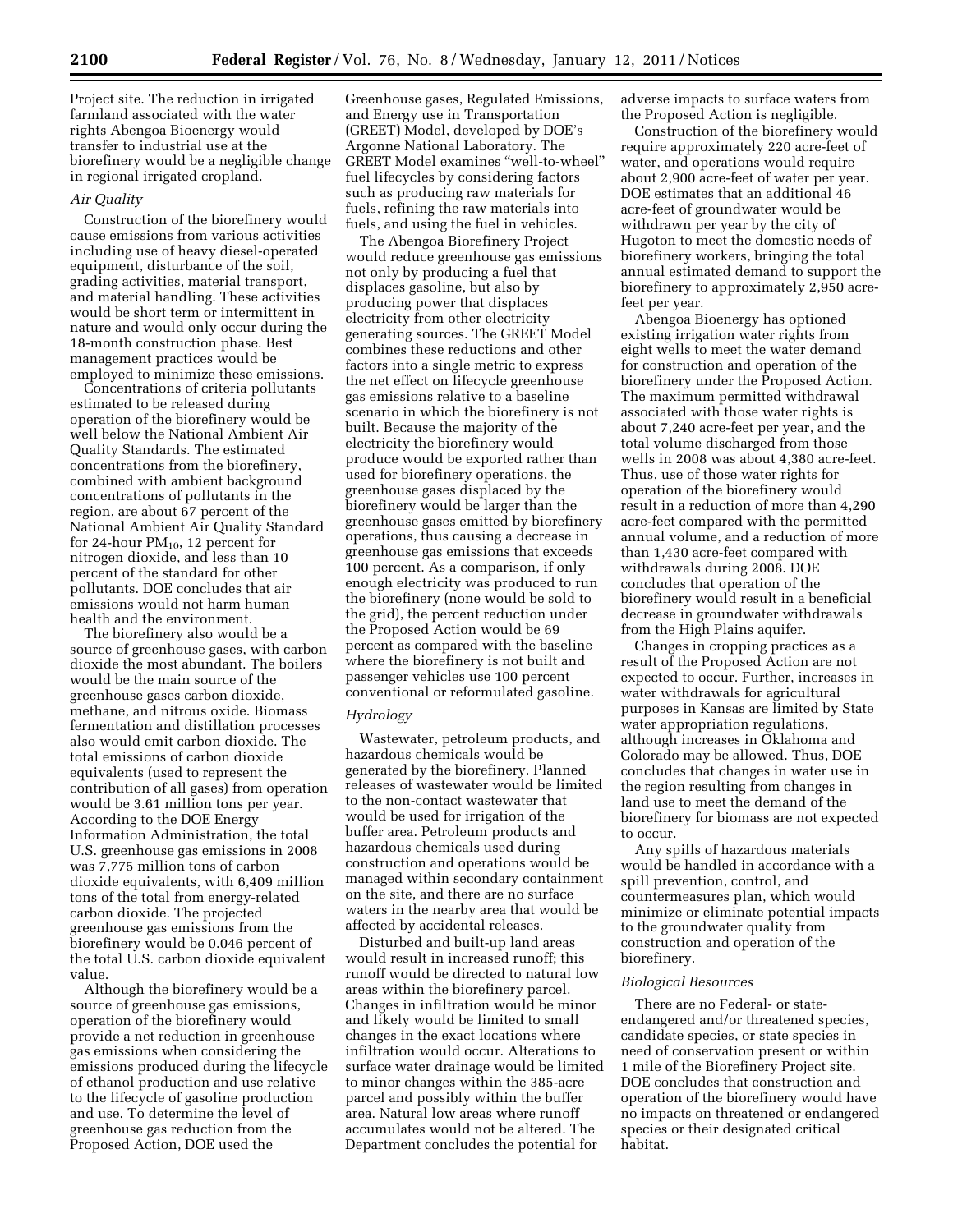To construct the biorefinery, the biorefinery parcel, which is currently used for dry-land farming, would be converted to industrial use. There would be some minor, short-term adverse impacts to biological resources from the construction and some minor, long-term adverse impacts from the operation of the biorefinery, but these impacts would affect only common species on or within 1 mile of the Biorefinery Project site. The analysis of potential changes in land use resulting from the Proposed Action indicated that conversion of Conservation Reserve Program lands to tilled cropland from the Proposed Action is not expected, and other changes in land use would be minimal. Thus, DOE does not expect the Proposed Action to impact biological resources within the region surrounding the Project site.

#### *Utilities, Energy, and Materials*

Biorefinery workers and their families would rely on the city of Hugoton water system, the city of Hugoton sewage system, and the Stevens County landfill. The Hugoton water system also would supply potable water for the biorefinery facilities. Anticipated demands are well below the excess capacity of the City water system. The sewage collection system in Hugoton has sufficient capacity to accommodate use of the system by construction and operations workers and their families. In addition, the Stevens County landfill has enough capacity to handle the increase in solid waste during construction and operations due to the influx of workers and their families living in Hugoton.

The biorefinery would require no electric power from the regional grid during operations. Rather, the biorefinery would supply 75 megawatts of electricity to the grid during normal operations, which equals 5.8 percent of the production capacity in the westerncentral region of Kansas, but only about 0.2 percent of current summer demand in the Southwest Power Pool. The amount of natural gas and diesel fuel required for normal operation of the biorefinery is approximately 0.1 and 0.05 percent, respectively, of the amounts of these fuels used in Kansas and would not adversely impact their supply and distribution in the region.

The Proposed Action would involve a commitment of building materials. With the possible exception of stainless steel, these materials would be available and their procurement would not decrease availability to other users in regional markets. Components used in stainless steel production (such as chromium and nickel) are in high demand and, at times, affect availability of stainless

steel. However, the amount of stainless steel required for construction of the biorefinery is a very small portion of the amount that moves through the U.S. market annually.

## *Wastes, Byproducts, and Hazardous Materials*

The wastes and byproducts the biorefinery would produce include construction wastes, wastewater, solid biomass boiler ash, distiller's residual biomass solids (stillage cake), stillage syrup, wastewater treatment facility sludge, lignin, genetically modified organisms, dirt and fines resulting from biomass processing, municipal solid waste, and hazardous waste.

Solid biomass boiler ash and lignin are byproducts that could be sold to consumers within the 50-mile region of influence. Abengoa Bioenergy would burn stillage cake, dirt and fines from biomass processing, and genetically modified organisms in the solid biomass boilers as part of the Proposed Action. Domestic and process wastewater would be treated in the onsite wastewater treatment facilities, and treated process wastewater would be recycled in the ethanol production process. Wastewater treatment facility sludge would be used in the boiler fly ash pelletization process or burned in the solid biomass boilers. Abengoa would use non-contact wastewater for crop irrigation on the buffer area, and would treat, recycle, and/or dispose of boiler bottom ash, municipal solid waste, hazardous waste, and construction debris at permitted facilities within the region of influence.

The Stevens County landfill would not have adequate capacity to receive the construction wastes generated and maintain its small arid landfill exempt permit status (limited to 20 tons per day); revising that permit would be expensive. The non-recycled construction waste streams would be split among other permitted landfills and transfer stations within 35 miles of the biorefinery without significantly affecting their capacity. Less than 1 ton per day of municipal solid waste would be generated during the expected 30 year operating life of the biorefinery and would be sent to the Stevens County landfill. This waste stream would be about a 3 percent increase to the landfill's current waste stream and would reduce the life of the landfill by less than 1 year.

The onsite wastewater treatment facility would treat all process wastewater generated at the Biorefinery Project site and would not discharge any to the Hugoton wastewater system. Wastewater treated onsite would be reused in the ethanol production

process. Wastewater that would not be recycled and reused in the production process or treated onsite (non-contact wastewater) would be produced at a rate of 370 gallons per minute and would be used to irrigate biomass crops on the buffer area. This water would be conveyed to two 11.5-acre storage ponds prior to application to the buffer area. Wastewater treatment facility sludge would be used in the boiler fly ash pelletization process or burned in the solid biomass boilers. Based on an agronomy study, the chemical composition of the wastewater and the anticipated stipulations of a required discharge permit, DOE does not anticipate adverse impacts from the land application of wastewater, including odor or aesthetic impacts. Abengoa Bioenergy would have to modify the facility water balance and wastewater treatment facility design if lignin was extracted from the stillage cake, thereby generating additional wastewater.

Chemicals required for operation of the biorefinery would be received by truck or rail and off-loaded and transferred by an enclosed chemical delivery system to storage tanks, silos, or other chemical storage facilities. Chemicals would have to be obtained from outside the region. The demand for chemicals for the biorefinery would be an insignificant percentage of the production in the United States.

The Project would generate 2,000 pounds per year of hazardous waste (for example, spent solvents, waste ethanol, and caustics). Those wastes would be collected and treated/disposed of by licensed hazardous waste facilities. DOE does not anticipate adverse impacts from the handling and disposal of hazardous wastes generated at the biorefinery because Abengoa Bioenergy's proposed hazardous waste management practices will be implemented.

Genetically modified organisms used in the enzymatic hydrolysis process would be killed by a heat sterilization process and would be contained in the beer column bottoms. The bottoms stream would be dewatered and the residual solids sent to the solid biomass boiler for burning.

The solid biomass boilers would generate up to 16 tons of bottom ash per day. The bottom ash would be sent to the Seward County landfill. Disposal of the bottom ash at this landfill over the life of the biorefinery would reduce the life of permitted landfill space by about 2.2 years. In addition, the solid biomass boilers would generate up to 350 tons of fly ash per day. Abengoa Bioenergy plans to sell the fly ash as a nutrient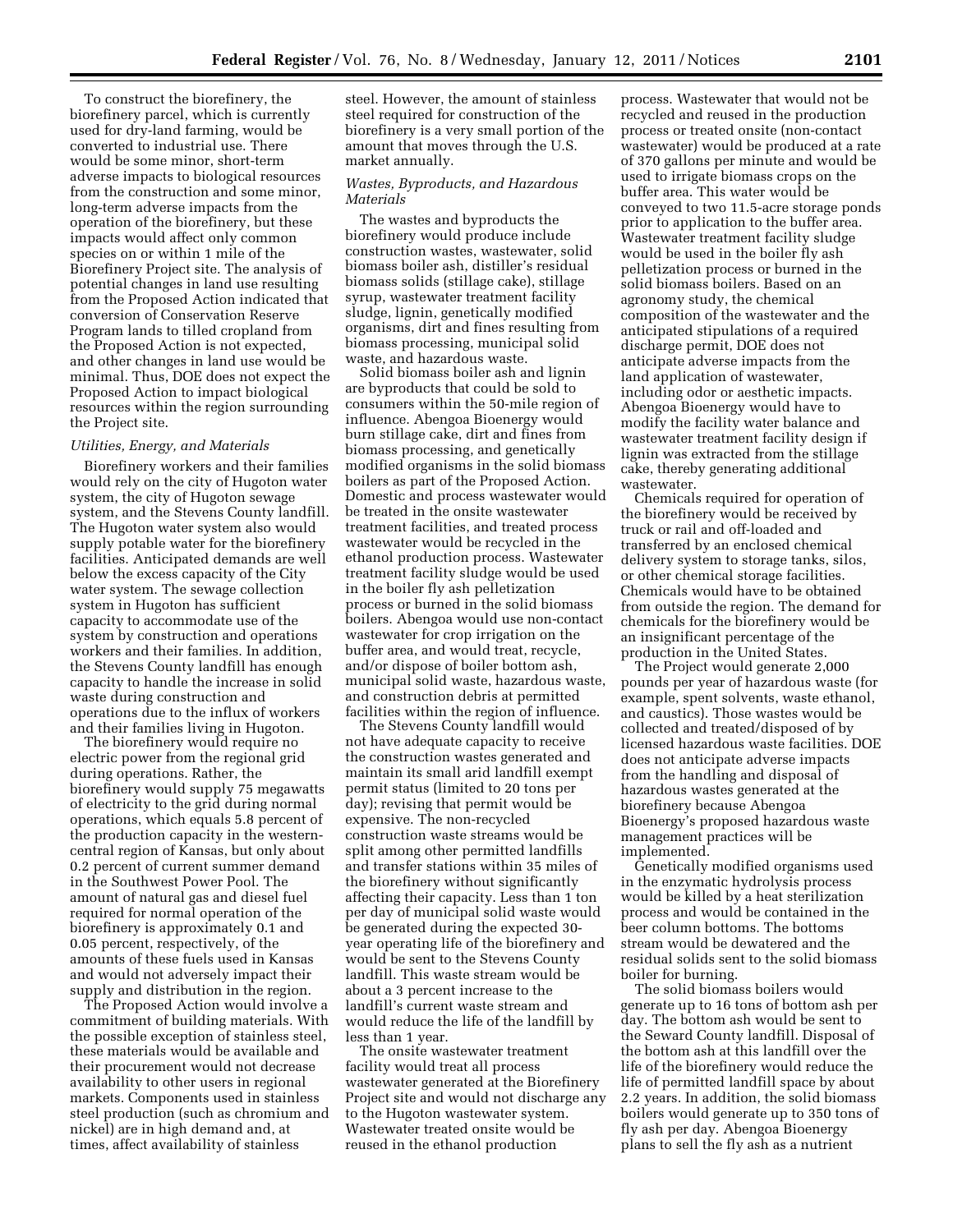replacement co-product to biomass producers in the region. If the ash could not be sold or otherwise used in a beneficial manner, it would require disposal at permitted solid waste disposal facilities. The Stevens County landfill does not have adequate capacity to receive this amount of ash without a permit modification, so this waste stream would be split among permitted landfills and transfer stations within 35 miles of the biorefinery. However, impacts on existing permitted solid waste disposal facilities could be problematic if a significant percentage of the boiler fly ash was not marketable as a soil amendment byproduct. The loss of land used for landfill disposal of solid wastes generated during construction and operation of the biorefinery would be an irreversible and irretrievable loss of resources.

## *Transportation*

There would be approximately 32,000 truck shipments of materials during construction, and about 80,000 to 116,000 truck and 1,300 to 6,600 rail shipments per year during the 30-year operating period of the biorefinery. DOE estimates there would be 35 to 41 traffic fatalities during the 30-year operations period due to these shipments and the commuting of workers, the majority (32 to 38) of which would be due to shipments of biomass, chemicals, denatured ethanol product, and waste. For perspective, over the 30-year operations period, there would be an estimated 13,400 traffic fatalities in Kansas and 820 traffic fatalities in the nine counties surrounding the Project site.

DOE estimates that 1,075 rail carloads of denatured ethanol and waste and 211 to 5,554 rail carloads of biomass and chemicals would be shipped to and from the biorefinery per year of operation, which is equivalent to about 49 to 241 additional trains per year. This would result in an increase in the approximately 600 trains per year that travel on the Cimarron Valley Railroad, but is less than the capacity of 40 to 60 trains per day on that line. Thus, the additional rail traffic for the Proposed Action would not adversely affect the operations of the Cimarron Valley Railroad.

Increased truck traffic would result in increased pavement deterioration. For biomass, chemical, and waste shipments associated with the Proposed Action, DOE estimated the annual cost of this pavement damage to range from \$580,000 to \$840,000.

## *Aesthetics*

DOE considered the potential impacts of the Abengoa Biorefinery Project on views in the area surrounding the Biorefinery Project site and evaluated how noise and odor from the biorefinery could affect residents in the area.

Visual Resources—The tallest structure at the biorefinery considered under the Proposed Action would be approximately 115 feet, but many of the other structures would be 40 feet tall or less. The biorefinery would be visually similar to the grain storage silos and elevators, chemical tanks, and other structures located adjacent to the Biorefinery Project site and would be visible from surrounding vantage points, such as the city of Hugoton and the Forewinds Golf Course. The Proposed Action would require a new 1.5-milelong transmission line that would be visible from Road P and Road 11 near the Biorefinery Project site, but would result in minimal visual impacts to viewers from a distance.

The biorefinery would operate 24 hours a day, 350 days a year, and thus would be a source of night lighting.

Noise—Workers would be exposed to noise during construction from construction equipment and trucks traveling to and from the biorefinery construction site. Workers would also be exposed to noise from equipment and biorefinery processes during operations. Best management practices would be employed to limit noise, and a hearing conservation program would be implemented; therefore, permissible noise exposure levels are not expected to be exceeded.

The nearest residence to the Biorefinery Project site, approximately 0.6 mile away, may experience some annoyance from construction noise. The noise level at that distance would be approximately 56 decibels which is approximately the same noise level as a normal conversation.

In addition to being temporary, EPA states that this noise level should not interfere with daily activities such as conversation, working, or recreation. As such, the impact would be small. At 0.6 mile, noise from wood hog operations could be distinguishable from other background sources of noise. Noise from biorefinery operations would attenuate to below background levels beyond 0.6 mile. Therefore, except for the residence at the northwest property boundary, DOE does not anticipate impacts to members of the public from construction or operation of the biorefinery due to noise.

During construction, there would be about 70 truck shipments to the

biorefinery site per day, or about one truck arriving every 12 minutes (assuming all traffic occurs from 7 a.m. to 9 p.m.). During operations, 202 trucks per day are expected (one truck every 4 minutes). The routes taken by those trucks through and around Hugoton would vary, but it is anticipated that at least 50 percent of the traffic (one truck every 8 minutes during operations) would use the truck bypass and affect two residences along Road Q. Along a route that passes the Stevens County Hospital, several schools, and places of worship, trucks are anticipated to pass at a rate of one every 21 minutes during operations. Noise from these passing trucks would frequently interfere with outdoor conversations and cause annoyance indoors. Rail traffic would increase by about 255 trains per year. Most of the rail shipments would carry wood waste and are expected to occur on weekdays during normal working daylight hours.

Odor—Odors may result from emissions of volatile organic compounds, including ethanol, and hazardous air pollutants, and from nitrogen dioxide and sulfur dioxide. Engineered controls implemented to minimize these emissions would reduce odors from the biorefinery. Air dispersion modeling indicates that no odorous compounds would be detected at the biorefinery parcel fence line or offsite locations where the public would commonly be located. Therefore, DOE anticipates no impacts to the public from the release of odorous compounds.

#### *Socioeconomics*

DOE evaluated the potential impacts of construction and operation of the biorefinery on socioeconomic variables, including population and housing, employment and income, taxes, and public services, in Stevens County and the three surrounding counties; that is, Morton and Seward counties in Kansas and Texas County in Oklahoma.

The Proposed Action would require 256 workers at the peak of construction. About 190 of those positions likely would be filled by people who would migrate into the four-county region, which would result in a temporary increase in the population in the region of less than 1 percent and would have little impact on the availability or cost of housing or on public services. In addition to the jobs directly associated with the construction of the biorefinery, 88 indirect jobs are expected to be created during the peak period of construction. DOE estimates that during construction, there would be about 110 additional students enrolled in local school districts. This represents a 1.0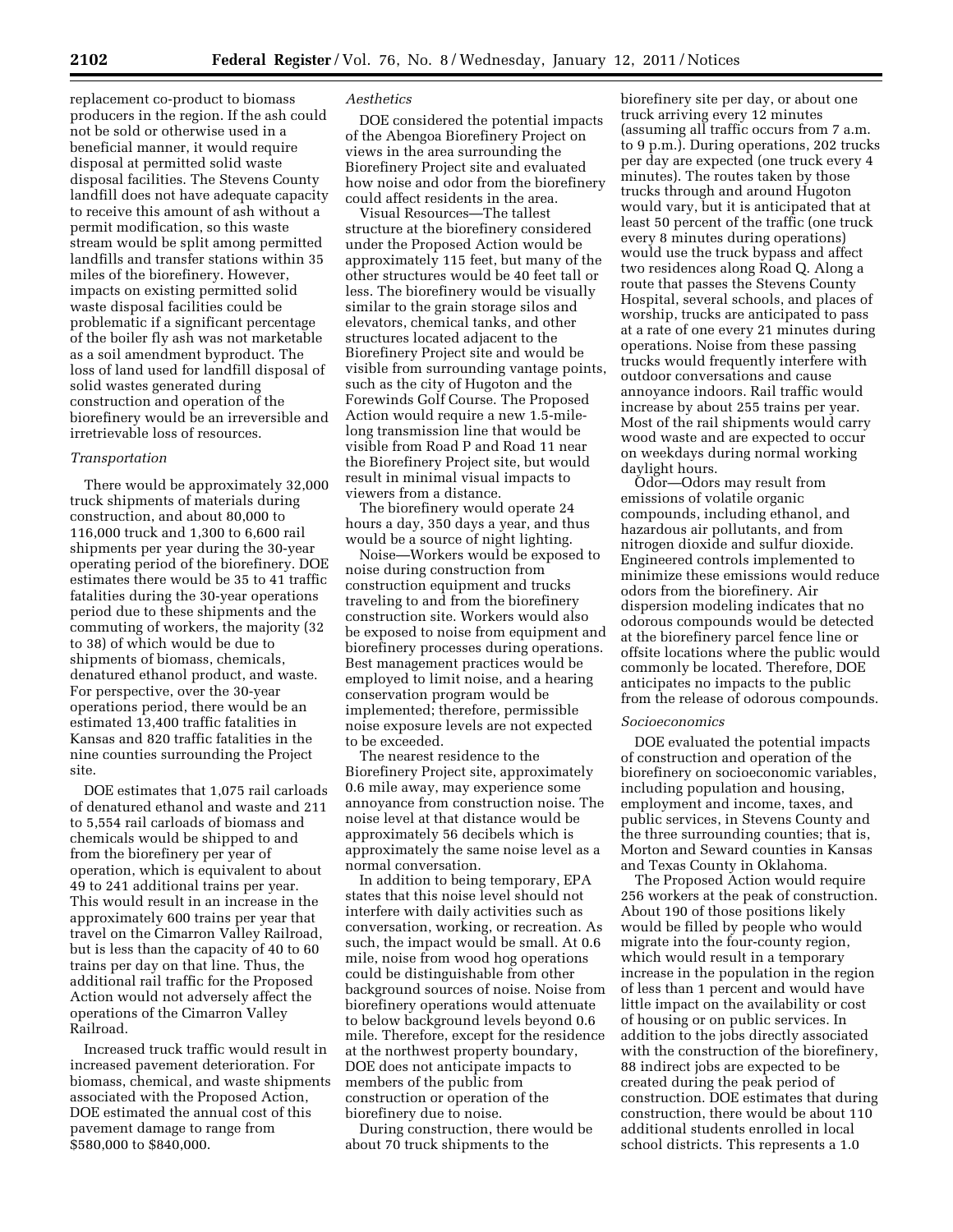percent increase in enrollment in the region. During the 12-month period of the most-intense construction activity, the region could experience an approximately \$17-million infusion of earnings, which equals about 1 percent of the 2006 per capita income in the region.

The anticipated life of the biorefinery is 30 years, during which it would employ 43 people. This would result in a regional increase in the local population of less than 0.1 percent, and would have little or no impact on housing, public services, or educational services. During operations, the region would experience an annual \$4.4 million infusion in earnings. In addition, 23 indirect jobs are expected to be created during the operations phase.

#### *Cultural Resources*

No properties listed on the National Register of Historic Places are within or on properties adjoining the Biorefinery Project site. Based on DOE review of published information, coordination with the State Historic Preservation Officer, and the results of a Phase I/II investigation of a 160-acre portion (areas investigated were coordinated with the State Historic Preservation Officer) of the Project site, construction and operation of the biorefinery would not result in adverse impacts to Statepreserved or National Historic Register sites, sites of prehistoric or early historic occupation, or historic resources of local significance. When selected, offsite biomass storage locations will be evaluated for cultural resources in coordination with the Kansas State Historical Preservation Office to ensure no adverse impacts.

## *Health and Safety*

DOE estimated health and safety impacts to workers from industrial hazards using incidence rates for 2007 for both nonfatal occupational injuries and occupational fatalities from the U.S. Department of Labor, Bureau of Labor Statistics. Members of the public would not be located within the Biorefinery Project site and would not be affected by industrial hazards at the biorefinery.

The potential for adverse impacts to health and safety from the Proposed Action would be very minor. During construction, the industrial health and safety impacts to workers are estimated to be 14 total recordable cases (that is, work-related deaths, illnesses, or injuries that result in the loss of consciousness, days away from work restricted work activity or job transfer, or required medical treatment beyond first aid), 7 days away from work, and

0.026 fatality. During operations, the total annual industrial health and safety impacts to workers from all operations at the biorefinery (such as, ethanol manufacturing, milling and grinding operations, and electric power generation) are estimated to be 2.7 total recordable cases, 0.94 day away from work, and 0.0014 fatality. Based on these results, DOE concludes that a fatality would be unlikely. No adverse health impacts to members of the public from air emissions under normal operations are anticipated.

### *Facility Accidents and Sabotage*

Based on the operational history of existing ethanol plants, DOE concludes that the hazards of ethanol production to members of the public are minor, and that accidents during biorefinery operations are not likely to result in permanent health effects to offsite members of the public. In some accident scenarios, such as the failure of an ethanol or gasoline storage tank, workers could be injured or killed depending on the location of the worker at the time of the event.

DOE considered the most hazardous intentional destructive act to be the deliberate destruction of a toxic chemical storage tank. The consequences of such an act would be similar to the accidental failure of a toxic chemical tank and would be limited to injury and, in unlikely circumstances, death to nearby workers.

## *Environmental Justice*

No impacts to communities with high percentages of minority or low-income populations were identified that would exceed those identified for the general population. In addition, during the scoping process, DOE identified no unique exposure pathways, sensitivities, or cultural practices that would result in different impacts on minority or lowincome populations. Disproportionately high and adverse impacts would be unlikely as a result of the Proposed Action.

## **Potential Impacts of the Action Alternative**

Under the Action Alternative, the environmental impacts would be similar to those of the Proposed Action. For most resource and subject areas, there are no or minor differences between those alternatives. Differences exist between the alternatives for the following resource and subject areas.

Air Quality—The Proposed Action would result in a greater reduction in greenhouse gas emissions (340 percent) than the Action Alternative (39 percent) by producing more fuel with biomass-

derived ethanol and producing more electricity from biomass.

Utilities—The Proposed Action would produce and sell electricity in excess of that required to operate the biorefinery equal to about 5 percent of the production capacity in west-central Kansas. The Action Alternative would produce less electricity and would require electrical power from the regional grid to operate the biorefinery equal to about 1 percent of the combined production capacity of two suppliers in the region.

Transportation—The Proposed Action would require substantially more truck shipments than the Action Alternative during operations; thus, the number of traffic accidents and amount of road damage would be proportionally greater under the Proposed Action.

Noise—For operations, because there would be more truck shipments for the Proposed Action, local residents would experience noise from truck shipments more frequently under the Proposed Action than under the Action Alternative.

Socioeconomics—Approximately 10 percent more workers would be employed at the biorefinery under the Proposed Action, and more earnings would be infused in the local economy.

Under the Action Alternative, the biorefinery would produce 33 percent less ethanol [12 million gallons (45 million liters)] and 80 percent less biopower (20 megawatts) than under the Proposed Action. In addition, less salable byproducts, such as lignin and lignin-rich stillage cake, would be produced under the Action Alternative.

## **Potential Impacts of the No-Action Alternative**

Under the No-Action Alternative, none of the adverse impacts identified above for the two action alternatives (for example, emissions of air pollutants, use of land for disposal of solid wastes, increase in truck traffic, and associated increase in accidents and noise) or beneficial impacts (for example, increased employment, decrease in groundwater use, and increase in the electrical production capacity for the region) would occur. Further, the benefits that would be gained from the development, demonstration, and commercial operation of an integrated biorefinery that uses lignocellulosic feedstocks would not be realized. In addition, no benefits would be realized from the development of a renewable energy system that would reduce air pollutants and sequester emissions of greenhouse gases. For example, the reductions in greenhouse gas emissions estimated to occur if the Proposed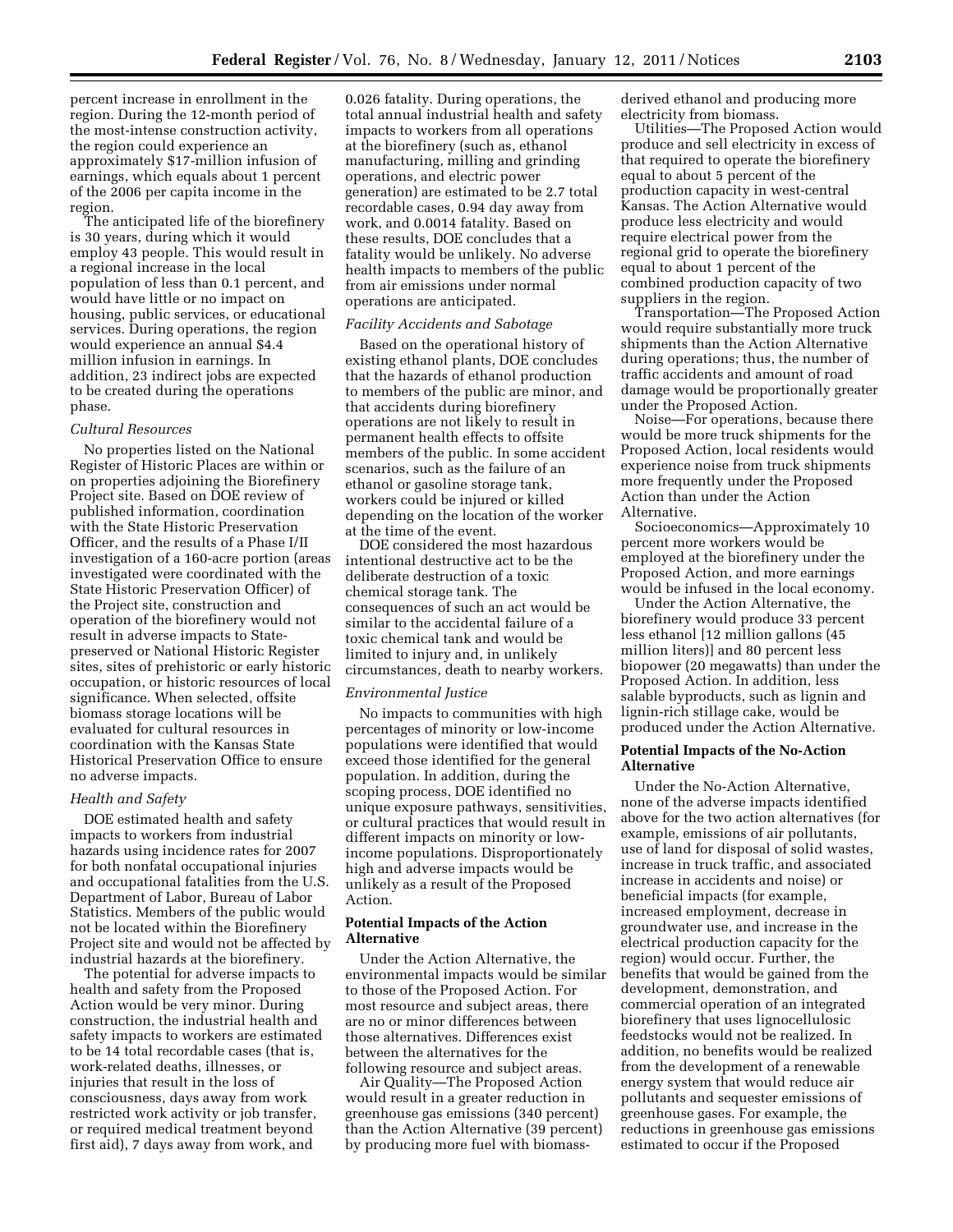Action were implemented would not be realized with the continued use of gasoline instead of biofuel and no generation of biopower.

## **Environmentally Preferred Alternative**

The Proposed Action and Action Alternative would result in both beneficial and adverse potential environmental impacts (summarized above and in Table 2–2 of the EIS). Potential beneficial impacts include those associated with reductions in greenhouse gas emissions and a decrease in water withdrawals; adverse impacts include those associated with a substantial increase in transportation activity and minor impacts from air emissions. On balance, DOE regards the No-Action Alternative, which would result in no change in existing environmental conditions, as the environmentally preferred alternative.

### **Decision**

DOE has decided to implement the Proposed Action to provide Federal funding of up to \$71 million (2009 dollars), subject to annual appropriations, to Abengoa Bioenergy Biomass of Kansas, LLC (Abengoa Bioenergy) to support the design, construction, and startup of the Abengoa Biorefinery Project. DOE has also decided to adopt the mitigation measures discussed in the Final Abengoa Biorefinery EIS and summarized below under "Mitigation".

### **Basis of Decision**

DOE's decision is based on the importance of achieving the objectives of the EPAct 2005 and careful review of the potential environmental impacts presented in the Final Biorefinery EIS. This Project will support advanced biofuel production pursuant to the Renewable Fuel Standard established by EISA 2007, which requires EPA to ensure that transportation fuel sold or introduced into commerce in the United States contain at least 36 billion gallons per year of biofuels by 2022. It provides an opportunity to demonstrate that commercial-scale integrated biorefineries that use a wide variety of lignocellulosic (second-generation) feedstocks to produce biofuels and biopower can operate without direct Federal subsidy after construction costs are paid, and that these biorefineries can be easily replicated.

The Project would reduce greenhouse gas emissions not only by producing a fuel that displaces gasoline, but also by producing power that displaces electricity from other electricity generating sources. In addition, this Project would have economic benefits in the region. The Project would require 256 workers at the peak of construction and during the 12-month period of the most-intense construction activity, the region could experience an approximately \$17-million infusion of earnings. Over the anticipated life of the biorefinery of 30 years, it would employ 43 people and the region would experience an annual \$4.4 million infusion in earnings.

To meet the mandates of the EPAct 2005 and other governing policies, it is in the best interest of DOE to select and fund the most technologically and economically viable alternative. Production of more ethanol and production of biopower would make the Proposed Action a more economically viable alternative than the Action Alternative. The Proposed Action, therefore, better meets the direction of Section 932(d)(2) of EPAct 2005, which directs the Secretary of Energy to select only proposals that ''demonstrate that the project will be able to operate profitably without direct Federal subsidy after initial construction costs are paid.'' In addition, the Proposed Action more fully supports the intent of the Section 932(d)(1) of EPAct 2005 to encourage the commercial application of biomass technologies for a variety of uses, including high-value bio-based chemicals and energy in the form of electricity and useful heat. For these reasons, DOE determined the Proposed Action more fully meets its purpose and need, and has decided to implement the Proposed Action.

This decision incorporates all practicable means to avoid or minimize environmental impacts. DOE plans to review annual monitoring reports to assess the environmental impacts predicted in the EIS and the implementation of appropriate avoidance and mitigation measures.

## **Mitigation**

DOE's decision incorporates best management practices and additional measures to avoid or minimize adverse environmental impacts during the design, construction, and operation of the Project. DOE will require Abengoa Biorefinery to implement the best management practices outlined in Chapter 6, Section 6.1, of the Final Biorefinery EIS, for the following resource areas: land use; air quality; geology and soils; surface water; groundwater; biological resources; utilities, energy, and materials; wastes and hazardous materials; visual resources; noise; odor; cultural resources; and health and safety.

DOE regards mitigation measures as activities or actions that would be above and beyond (in addition to) best management practices. DOE requires that the participants comply with all applicable Federal, state, and local environmental laws, orders, and regulations. Mitigation measures beyond those specified in permit conditions will be addressed in a mitigation action plan (MAP) that DOE will prepare pursuant to 10 CFR 1021.331. The MAP will explain how the mitigation measures will be planned, implemented, and monitored and is an adaptive management tool. Mitigation conditions in it will be removed if equivalent conditions are otherwise established by permit, license, or law, as compliance with permit, license or regulatory requirements are not considered mitigation activities subject to DOE control and are therefore not included in MAPs.

DOE will ensure that commitments in the ROD are incorporated into DOE's Cooperative Agreement with Abengoa Bioenergy. The MAP and annual monitoring reports will be available on the DOE NEPA Web site (*[http://](http://www.nepa.energy.gov)  [www.nepa.energy.gov](http://www.nepa.energy.gov)*) and the DOE Golden Field Office Web site (*[http://](http://www.eere.energy.gov/golden/Reading_Room.aspx) [www.eere.energy.gov/golden/](http://www.eere.energy.gov/golden/Reading_Room.aspx) Reading*\_*[Room.aspx](http://www.eere.energy.gov/golden/Reading_Room.aspx)*). DOE will make copies of the MAP available for inspection in appropriate locations (*e.g.,*  local library or DOE reading rooms) for a reasonable time. The Department also will provide copies of the MAP and annual reports upon request.

In the Final EIS, DOE stated that mitigation measures for the following resource areas were being considered: air quality, biological resources, visual resources, odor, socioeconomics, wastes and hazardous materials, and transportation. Upon consideration of the findings presented in the Final EIS, DOE has determined that no mitigation is required for air quality, odor, or socioeconomic impacts. The required implementation of air quality best management practices presented in Section 6.1 will adequately minimize impacts and therefore no additional mitigation is required. While the EIS concludes that odor may result from emissions of volatile organic compounds, it also concludes, based on air dispersion modeling, that there are no anticipated impacts to the public from the release of odorous compounds and therefore no mitigation is required. The EIS concludes that the impacts to community services would be temporary and not likely to place an undue demand on community services, and therefore no mitigation is required.

Biological Resources Mitigation. While the EIS concludes that DOE does not expect the Proposed Action to